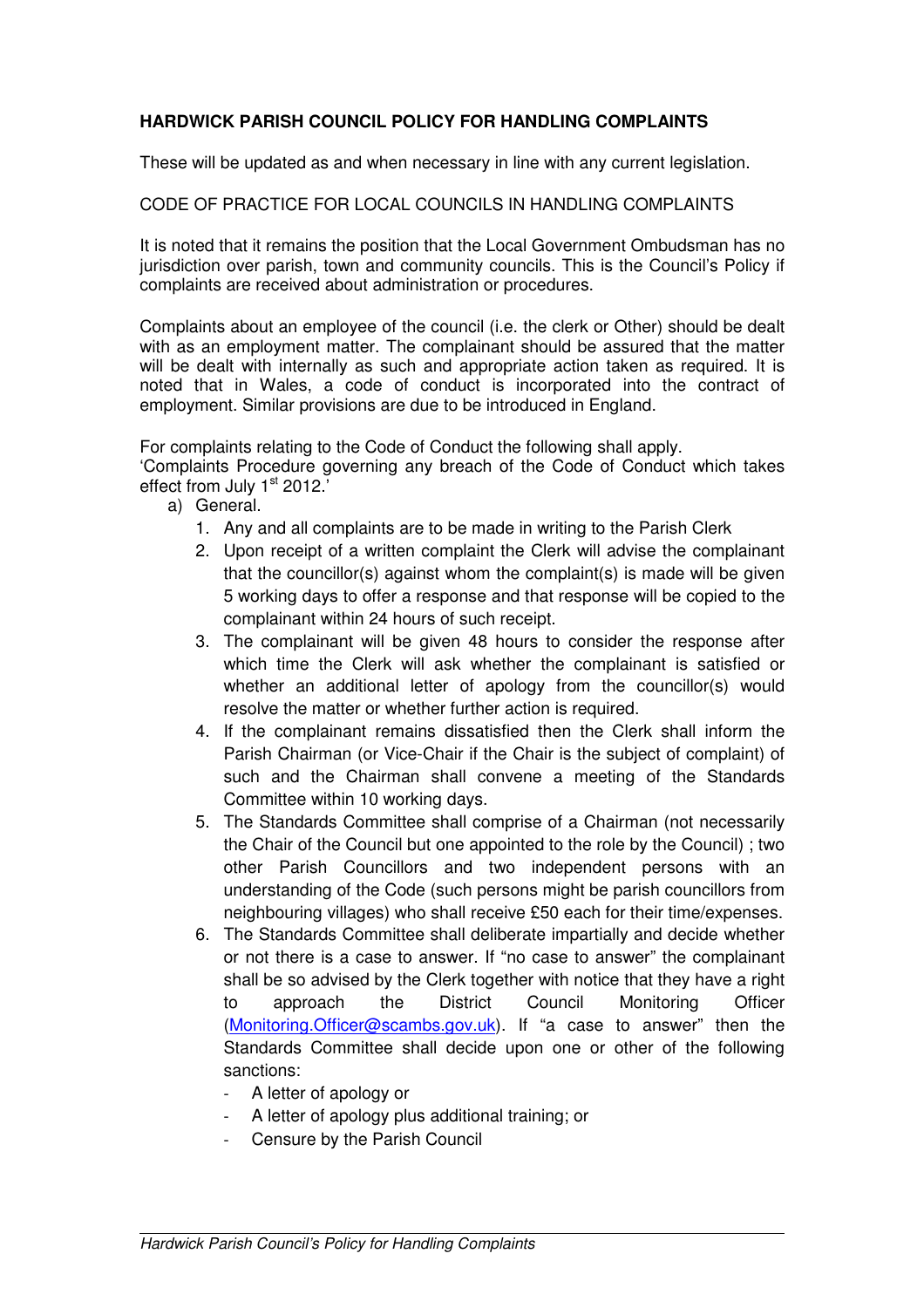[Such will be advised by the Clerk to both the complainant (who will still have the right to seek the Monitoring Officer's opinion) and to the Councillor(s) who, having accepted the complaints procedure, is deemed to have accepted the sanction.]

- b) Complaints pertaining to: "breach of Regulations (as laid down by Government and carrying criminal penalties)".
	- 1. Part a) paragraphs 1. & 2. Apply
	- 2. Upon receipt of the response the Clerk shall advise the Chairman (or Vice-Chairman) of the need to convene a meeting of the Standards Committee (composition as in a) 5.) within 10 working days, and at such time the Clerk will also send copies of the complaint and response to the Monitoring Officer (MO) explaining that: " .. the findings and recommendations of the (PC's) Standards Committee shall be advised to them (the MO) for approval or correction or advice of "other action required" before either the complainant or councillor is notified .. "
	- 3. The complainant and councillor shall only be notified of the outcome if approval is gained from the MO. If the MO recommends another course of action – if criminal proceedings, for example, are likely – then Hardwick Parish Council will take whatever action is advised.

The code of practice within the following guidance is aimed at those situations where a complaint has been made about the administration of the council or about its procedures. It is not really an appropriate forum for a complaint against individuals, as the provisions available above should cover these situations.

For the benefit of good local administration, Hardwick Parish Council has adopted a standard and formal procedure for considering complaints either made by complainants direct or which have been referred back to the council from other bodies. The procedure below is recognised as a way of ensuring that complainants can feel satisfied that at least their grievance has been properly and fully considered.

The council view the adoption of a complaints procedure as an efficient way of dealing with complaints received and a means of preserving the good reputation of the council through a transparent process. If the council fail to deal with complaints directly, they may have to utilise other resources in dealing with outside bodies, which the complainant has engaged to further highlight their dissatisfaction.

It is noted from the NALC guidelines that under the Local Government Act 2000, the standards committee of the principal authority is empowered to promote and maintain high standards of conduct by the members of the parish town or community council. Whilst this does not necessarily affect Complaints about maladministration and procedure, the local council may consider it good practice to notify the standards committee that a local code for such Complaints has been adopted. Every effort must be made not to confuse this procedure with that available for Complaints against individual members.

The procedure is designed for those Complaints that cannot be satisfied by less formal measures or explanations provided to the complainant by the clerk or other proper officer or chairman. The code can be adapted to suit local circumstances and this Legal Topic Note represents a suggested practice.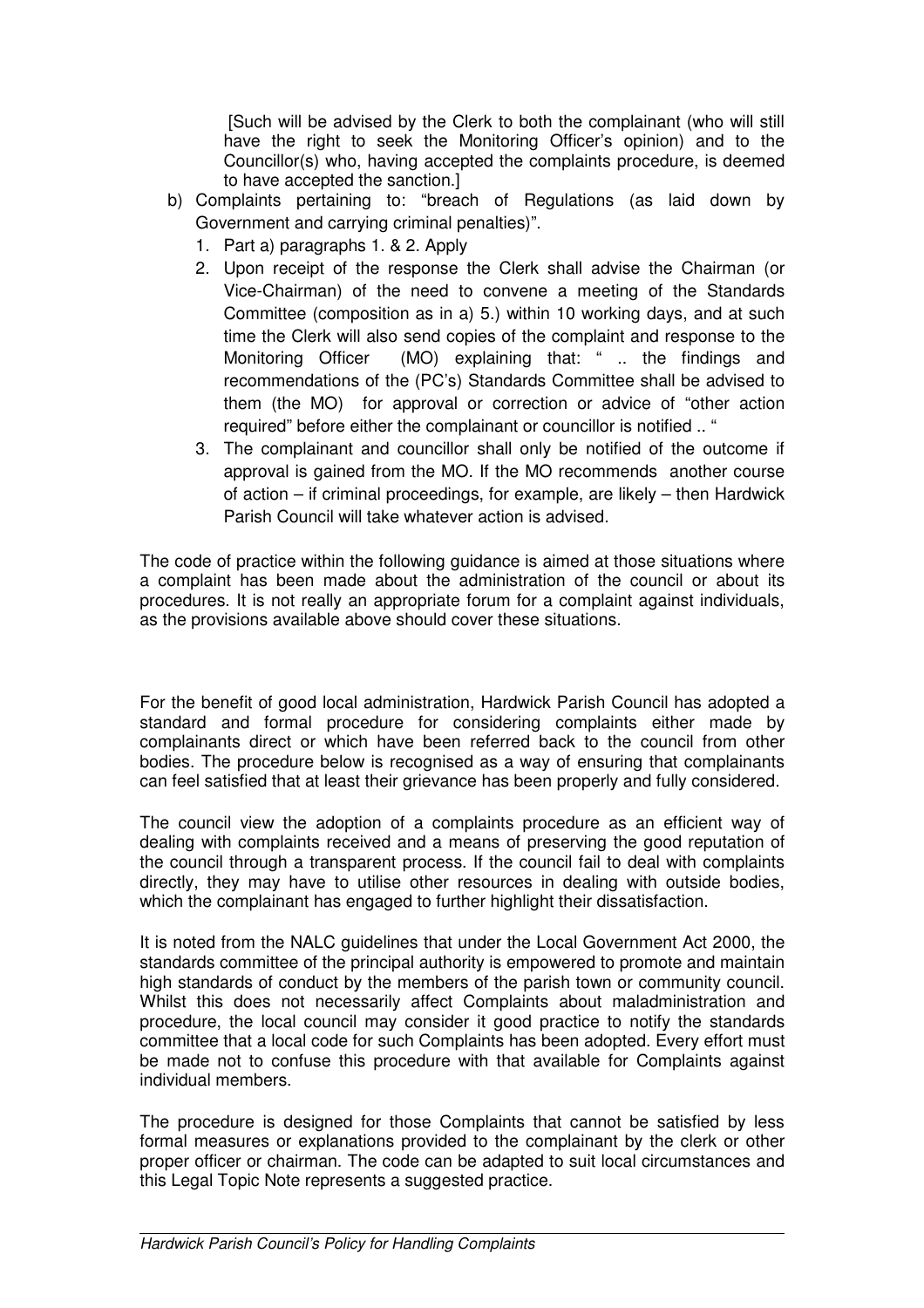It may be that the clerk or other proper officer at the meeting represents the position of the council. If the clerk or other proper officer is putting forward the justification for the action or procedure complained of, he or she should not advise the council or committee.

At all times, the rules of natural justice will apply. In other words, all parties will be treated fairly and the process should be reasonable, accessible and transparent.

## CODE OF PRACTICE

Before the Meeting

1. The complainant will be asked to put the complaint about the council's procedures or administration in writing to the clerk as proper officer for these matters.

2. If the complainant does not wish to put the complaint to the clerk they may be advised to put it to the chairman of the council.

3. The clerk shall acknowledge the receipt of the complaint and advise the complainant when the matter will be considered by the council or by the committee established for the purposes of hearing complaints.

4. The complainant shall be invited to attend the relevant meeting and bring with them such representative as they wish.

5. 7 clear working days prior to the meeting, the complainant shall provide the council with copies of any documentation or other evidence, which they wish to refer to at the meeting. The council shall similarly provide the complainant with copies of any documentation upon which they wish to rely at the meeting.

At the Meeting

6. The council shall consider whether the circumstances of the meeting warrant the exclusion of the public and the press. Any decision on a complaint shall be announced at the council meeting in public.

7. Chairman to introduce everyone.

8. Chairman to explain procedure.

9. Complainant (or representative) to outline grounds for complaint.

- 10. Members to ask any question of the complainant.
- 11. If relevant, clerk or other proper officer to explain the council's position.

12. Members to ask any question of the clerk or other proper officer.

13. Clerk or other proper officer and complainant to be offered opportunity of last word (in this order).